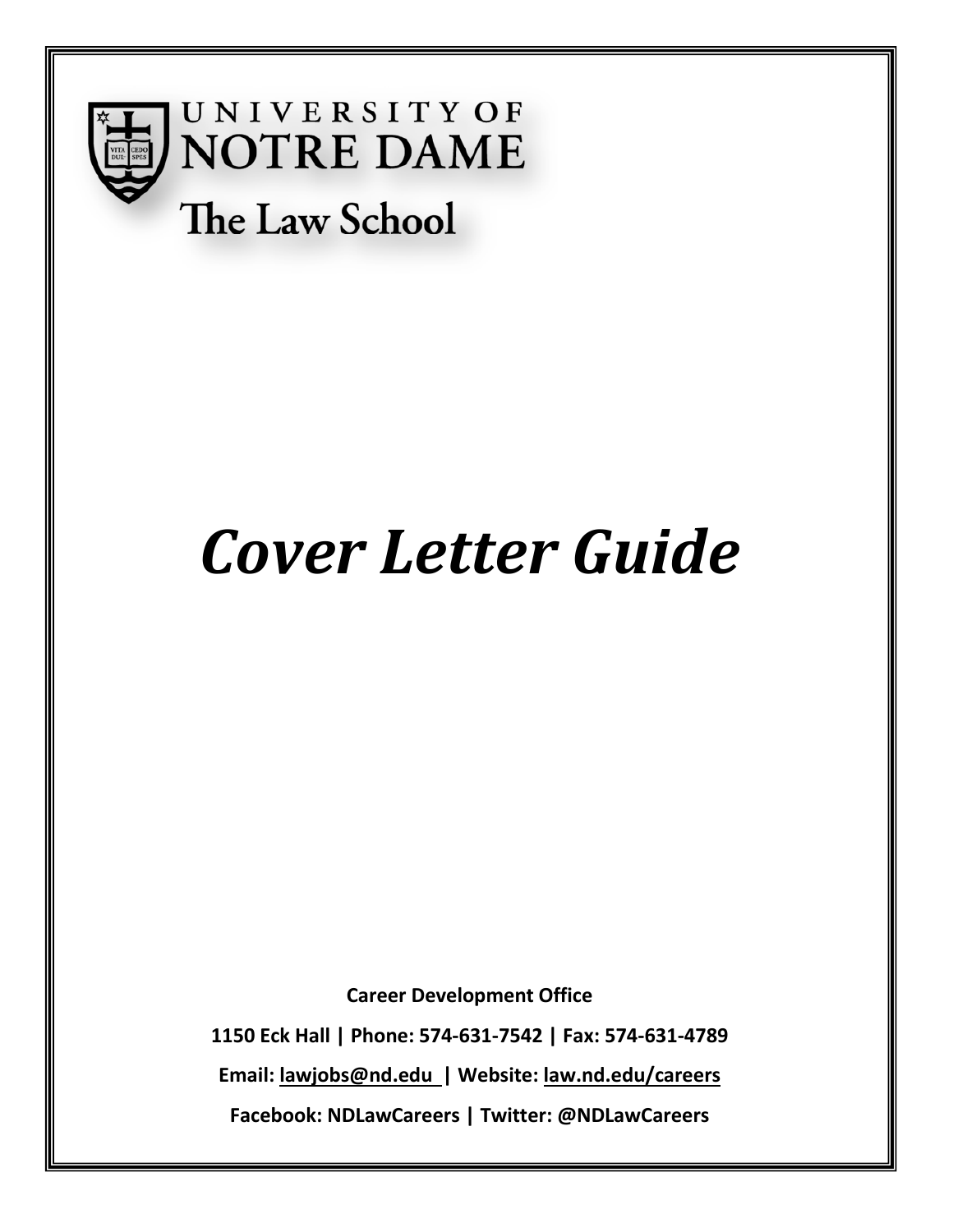#### **PURPOSE AND FORMAT**

A cover letter should accompany your resume whenever you submit it in response to a known job opening or as part of broader-based canvassing. The cover letter is an important supplement to your resume. It should indicate your reasons for applying, the reasons the employer should hire you, some background information about yourself that is unique or of particular interest to the employer, and your availability for interviews. In addition, it should cover any pertinent information not presented in your resume and/or highlight an aspect of your resume to which you wish to draw the reader's attention (e.g., you have strong ties to the employer's geographic area).

The cover letter itself should be no longer than one page and no more than three (3) or four (4) short paragraphs. Use that limited space to make as strong an impact as possible. A cover letter allows for flexibility, tailoring, and amplification which are not always possible in a resume. Personalizing each cover letter and making reference to the employer's work lends credibility to your request for consideration, reflects the time you have spent in learning about the employer, and states how your skills fit with the employer's practice.

A cover letter must be well-written and error-free. It is an example of your writing capabilities and should be succinct and to the point. No letter that contains an error should ever be sent. Pay special attention to grammatical and spelling accuracy. If printing your letter, white resume paper is considered the most professional. A standard business format should be followed which means you need to use a colon to punctuate the salutation. Examples of cover letters are included at the end of this booklet.

Avoid mass-producing your cover letters. Better results are achieved if a specific letter is tailored for each employer in which you are interested. Portions of both the first and second paragraph should change in order to make the letter specific to a particular employer. In the first paragraph, indicate why you are applying and how you learned about the opportunity (e.g., if you were referred to the employer by a contact, note the person who referred you). In the second paragraph, indicate why the employer should hire you and why you are qualified for the job that is available. Elaborate on items in your resume without restating information verbatim. Emphasize coursework or experiences that relate to the position

 $\mathfrak{Z}$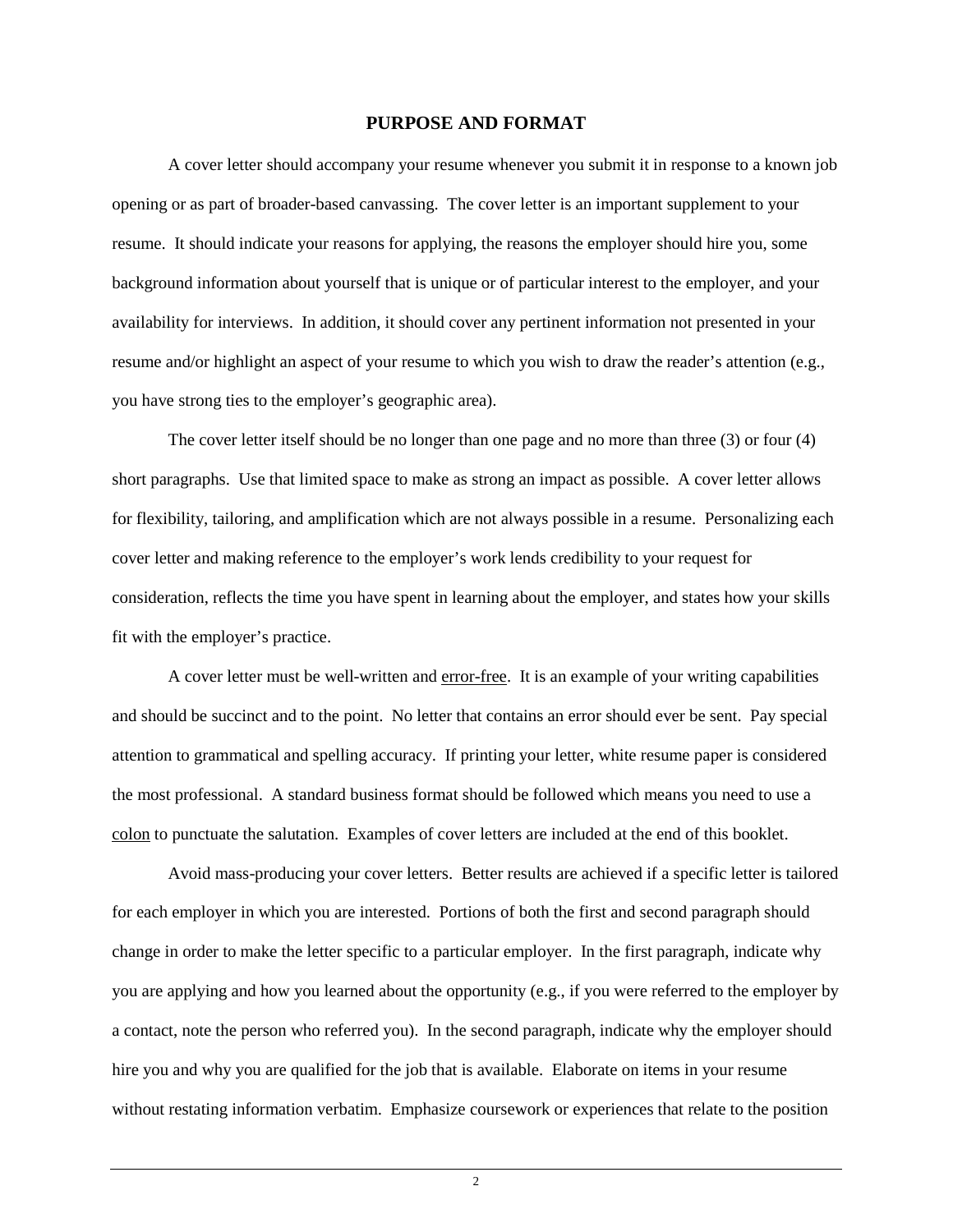for which you are applying. Include additional information about yourself that is relevant to the specific employer but not otherwise included in your resume. In some cases, a third paragraph expanding on your interest in the employer and their work may be appropriate. This is particularly true with public interest employers. Following these suggestions strengthens your message and distinguishes your cover letter from the literally hundreds of other cover letters the employer receives. In your final paragraph, restate your interest in the employer and indicate the times when you are available to interview. Be sure to close by thanking the employer for their time and consideration.

If multiple letters are sent using the same form, be certain that all the employers in a mailing practice the same type of law, have approximately the same number of attorneys and practice in the same geographic area. Write your letter to one specific employer and then make any adjustments necessary to make your letter appropriate for all other similarly-situated employers. Remember that mass-produced letters neither impress the employers nor encourage special consideration of your application. Every attempt should be made to make a targeted mailing to a group of homogeneous employers appear as individualized as possible.

Address each cover letter to a specific person, if possible – ideally to the individual who has the power to hire, to your contact, or to a Notre Dame (or college alma mater) graduate. If you are responding to a notice for an advertised opening, write to the person designated. If no person is designated, attempt to find the appropriate contact from outside sources (e.g., the employer's website, NALP's Directory of Legal Employers, Google, and Martindale-Hubbell). If you are unable to determine the appropriate contact person from an outside source, call the employer's office and ask the name of the hiring partner or recruiting coordinator, the spelling of that name (even Smith can be spelled different ways) and ascertain whether the individual is a Mr. or Ms.

3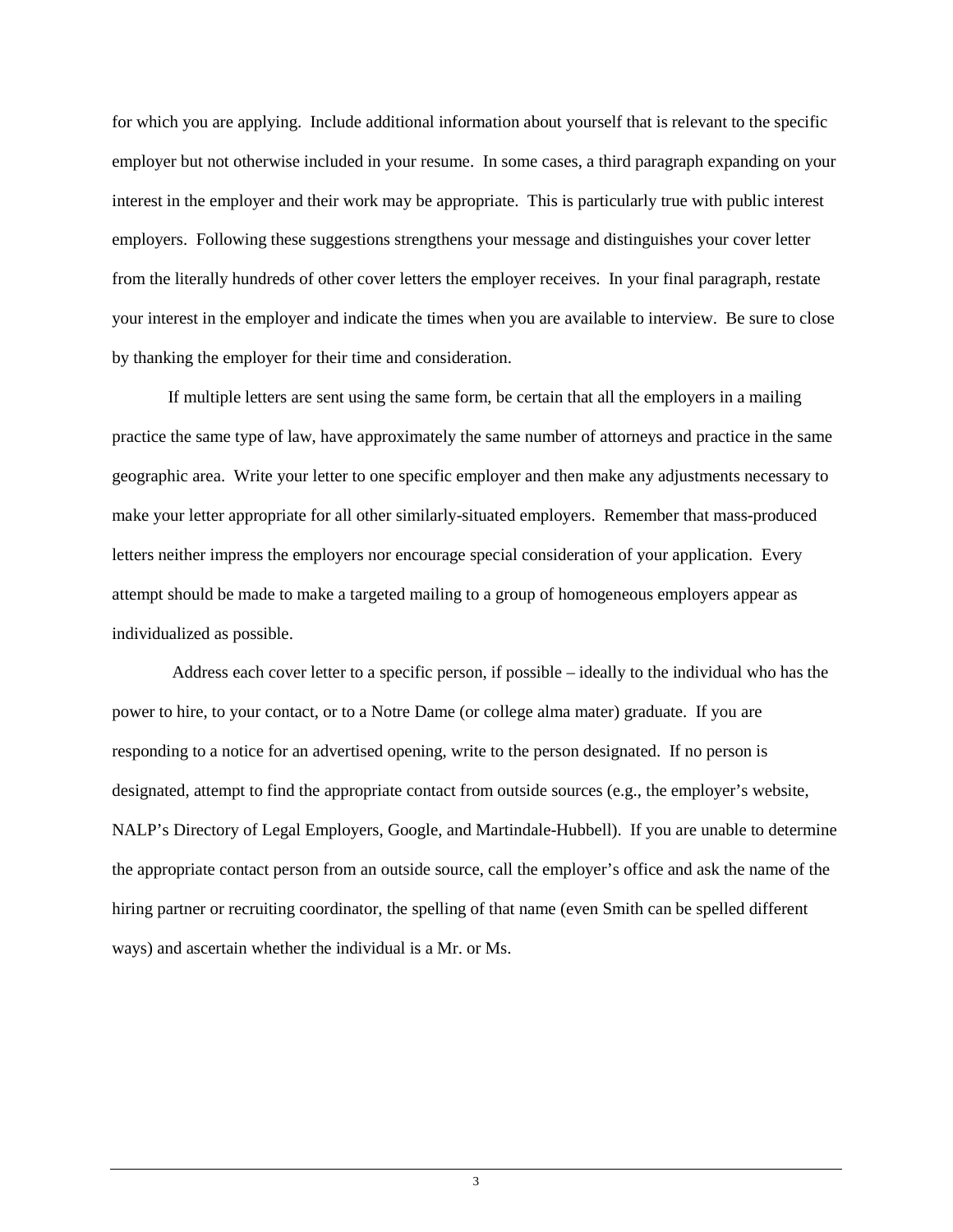#### **CONTENT**

Cover letters should be brief and direct. Avoid flowery language and do not simply restate information contained in your resume unless there is something in your background that would be of particular importance to the employer (e.g., you have lived, worked, or attended college in the employer's city). Your letter should supplement the information provided in your resume and highlight your particular skills and qualifications.

In your letter, state four important things in this order:

- (1) **why you are writing** (e.g., for a summer clerkship or associate position);
- (2) **why you are interested in the employer**;
- (3) **why the employer should hire you**; and
- (4) **when you will be available to interview**.

Give specific reasons why you are interested in this employer. Is it a substantive area of practice, the size of the organization, its location, someone who knows of your interest suggested you contact the employer, a job notice was posted on Symplicity, or some other reason? Your letter should focus on the employer and why that employer should be interested in you. After an employer reads your cover letter, the employer should know why you would add value to their organization and would be worth an investment of time and resources.

In explaining why you are applying to a particular employer, include a reference to the person who recommended approaching the employer, if possible, especially if that person is known to the prospective employer. Such a reference implies that the person believes you have qualities that merit consideration by the employer. If you have met or spoken with someone who works for the employer, include a reference to that conversation when explaining why you are applying. Doing so demonstrates your initiative and provides a distinct reason for your interest in the employer. If you intend to reference a person in your cover letter, you should check with the referenced individual prior to sending the letter.

End your letter by reiterating your interest in the employer and expressing your availability to interview. If the employer is some distance away, inform the employer when you will be in the area.

4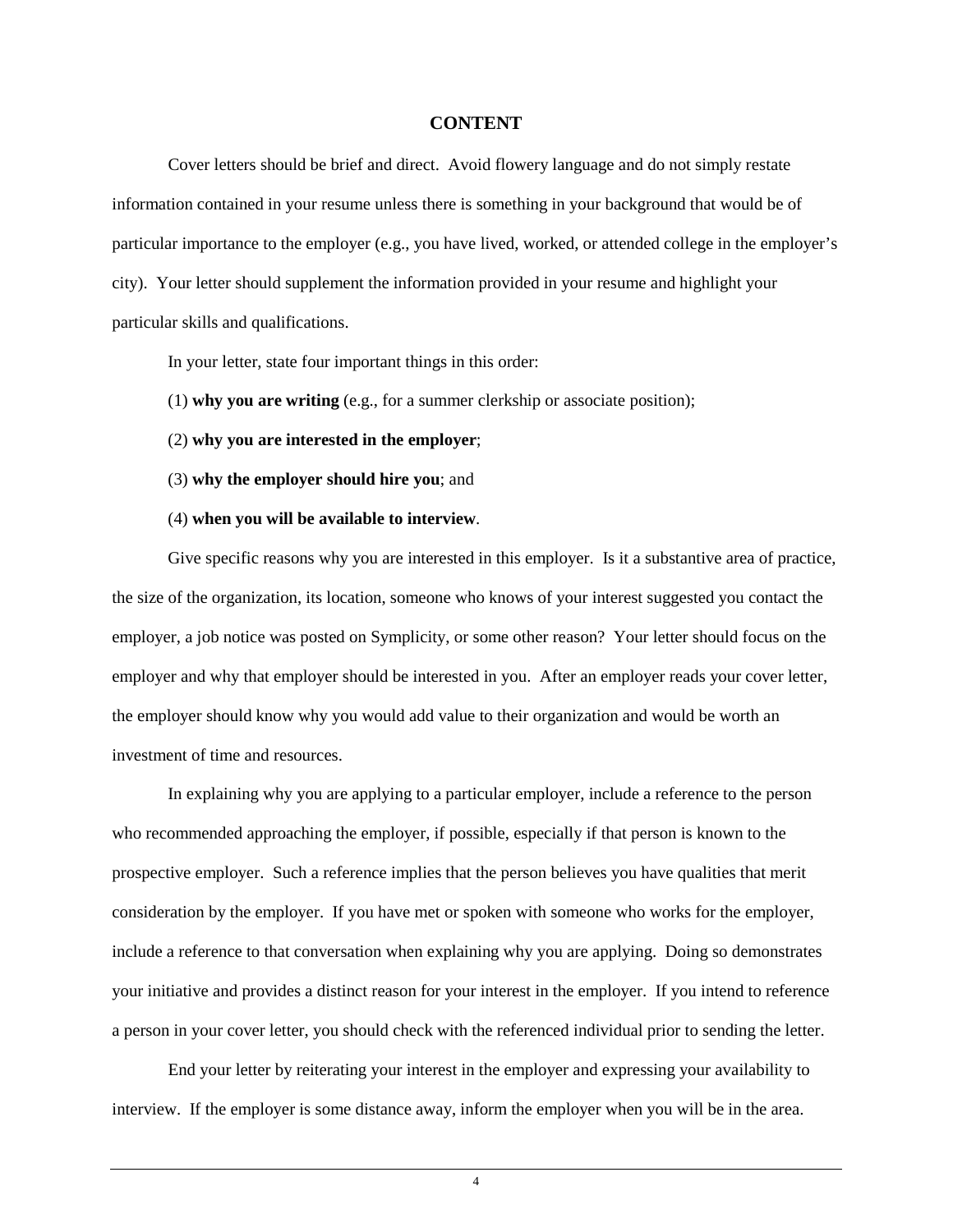Give the employer a time frame and state your availability to interview. This can create an incentive for the employer to interview you while you are in town. If after two weeks you have not heard from the employer, you may follow-up by telephone or e-mail to confirm your materials arrived and offer to provide any additional materials that may be needed to help the employer evaluate your credentials.

#### **SUMMARY**

In general, a good cover letter

- Tells the employer who you are beyond your resume
- Shows that you know about the particular employer and the type of business they handle
- Demonstrates your writing abilities
- Illustrates your commitment to do a particular employer's work
- Conveys that you have something of value to contribute to the employer
- Tells the employer how to contact you and when you are available to interview

The actual composition of your cover letter depends on the specifics of the particular employer, the position to which you are applying, and your individual background and qualifications. Your cover letter should show that you are an ideal candidate for the position and that you have a genuine interest in working for this employer. Remember that your cover letter is an opportunity to convey that you are a distinct person who carefully chose this employer and that your application deserves a closer look.

Examples of cover letters follow to serve as references. Read all of the examples thoroughly. One sentence in any of the letters may be applicable to you and may help you form your own cover letter. These are examples only. You must carefully and thoughtfully draft your own cover letters to fit the employers to which you are applying and highlight your own unique background and qualifications.

5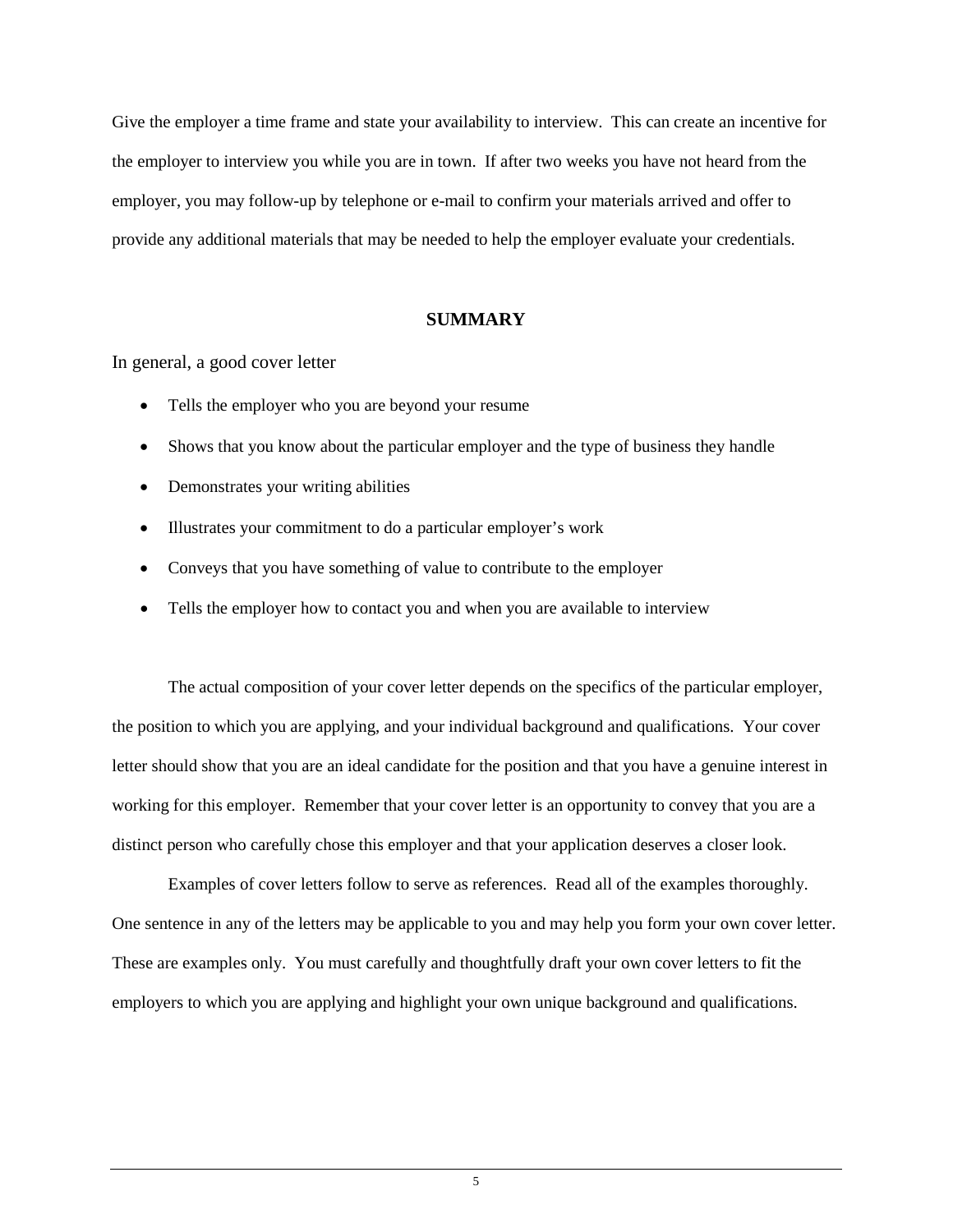Feel free to contact a CDO counselor at any time for assistance with your cover letters. Because your cover letters must be completely error-free, always have someone proofread them before sending. When submitting your cover letters to employers, always do so in PDF format.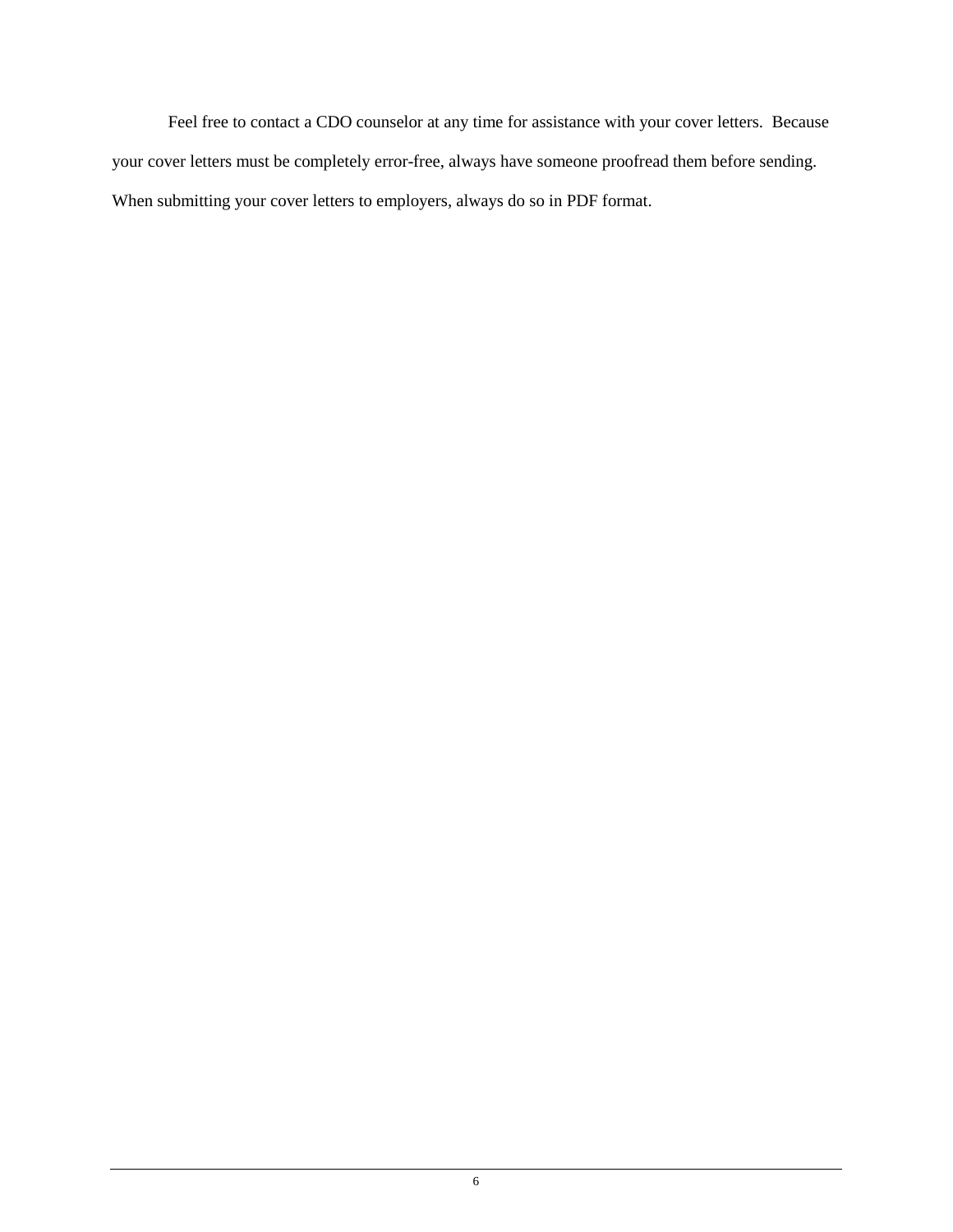## **OUTLINE OF A COVER LETTER**

Your Address City, State Zip Your Phone Number Your Email Address

Date

Name of Contact Person Title of Contact Person Employer Name Address City, State Zip

Dear Mr. (Ms.) last name of contact person:

**First Paragraph:** Tell why you are writing – name the position for which you are applying. If you have a personal referral or connection, mention it here. Identify your career goals and indicate why you are interested in working for *this* employer. If you have ties to or lived in the area, mention it. Specify your interests in the type of work the employer does. Describe what is particularly appealing to you about the employer.

**Second Paragraph:** Show how your background qualifies you for the position. Point out the experience and coursework you have that relates to the employer's field or type of work. Focus on what skills or experiences you would bring to the employer. Emphasize pertinent items on your resume and supplement with other details. Tie experience to tangible, transferrable skills. Convince the employer that you would be an asset.

**Third Paragraph:** Restate your interest in working for the employer. Have an appropriate closing to pave the way for an interview. Indicate your willingness to interview personally by stating when you will be in the area or by offering to make yourself available at the employer's convenience. Thank the employer for his/her consideration.

Sincerely,

*(leave 4 blank lines for signature)*

Your full typed name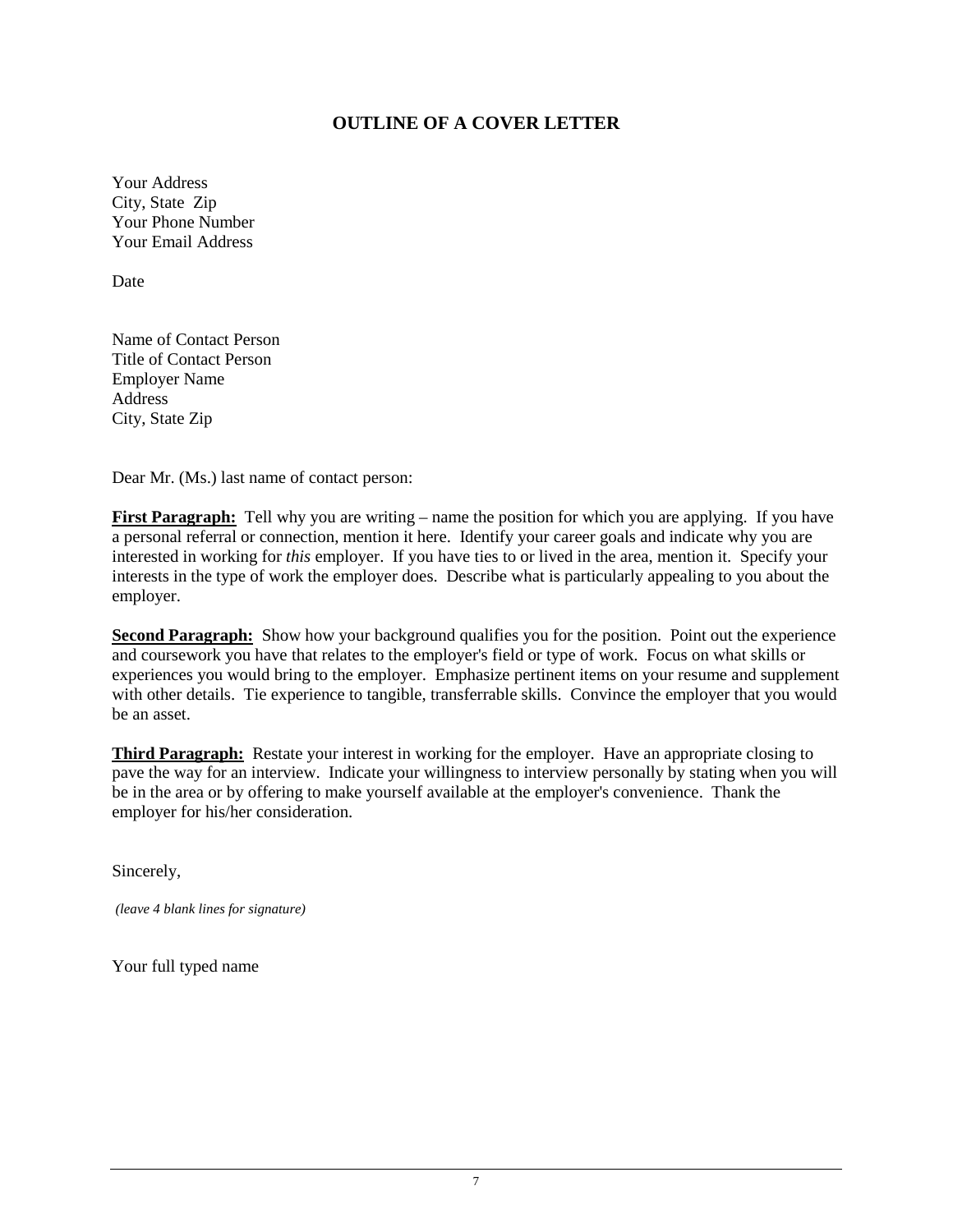# EXAMPLE OF LETTER FOR **FIRST-YEAR STUDENT APPLYING FOR A SUMMER ASSOCIATE POSITION**

456 Main Street Notre Dame, Indiana 46556 ssmith34@nd.edu 574-123-4567

December 1, 2016

Ms. Zoe S. Employer Baker, Cook & Bottlewasher P.C. 123 "I" Street Chicago, Illinois 60606

Dear Ms. Employer:

I am a first-year student at Notre Dame Law School, and I am interested in a summer associate position with Baker, Cook & Bottlewasher. As an alumna of DePaul, I intend to return to Chicago to practice upon my graduation in May 2019. I am particularly interested in your firm's labor law practice, given my previous experience as a manager at United States Steel.

My background has prepared me to be a successful summer associate at your firm. Every summer throughout college, I worked in the offices of United States Steel and was promoted to a management position before my junior year. This experience allowed me to observe the interplay between management and employees from the corporate viewpoint. At Notre Dame Law School, I have cultivated strong research and writing skills while preparing memoranda, complaints and an appellate brief in the law school's first-year legal writing program. I look forward to applying these skills and experiences as a summer associate at Baker, Cook & Bottlewasher.

I am very interested in serving as a summer associate with Baker, Cook & Bottlewasher and would be pleased to discuss my qualifications in an interview scheduled at your convenience. Thank you for your time and consideration. I look forward to hearing from you.

Sincerely,

Sylvia A. Smith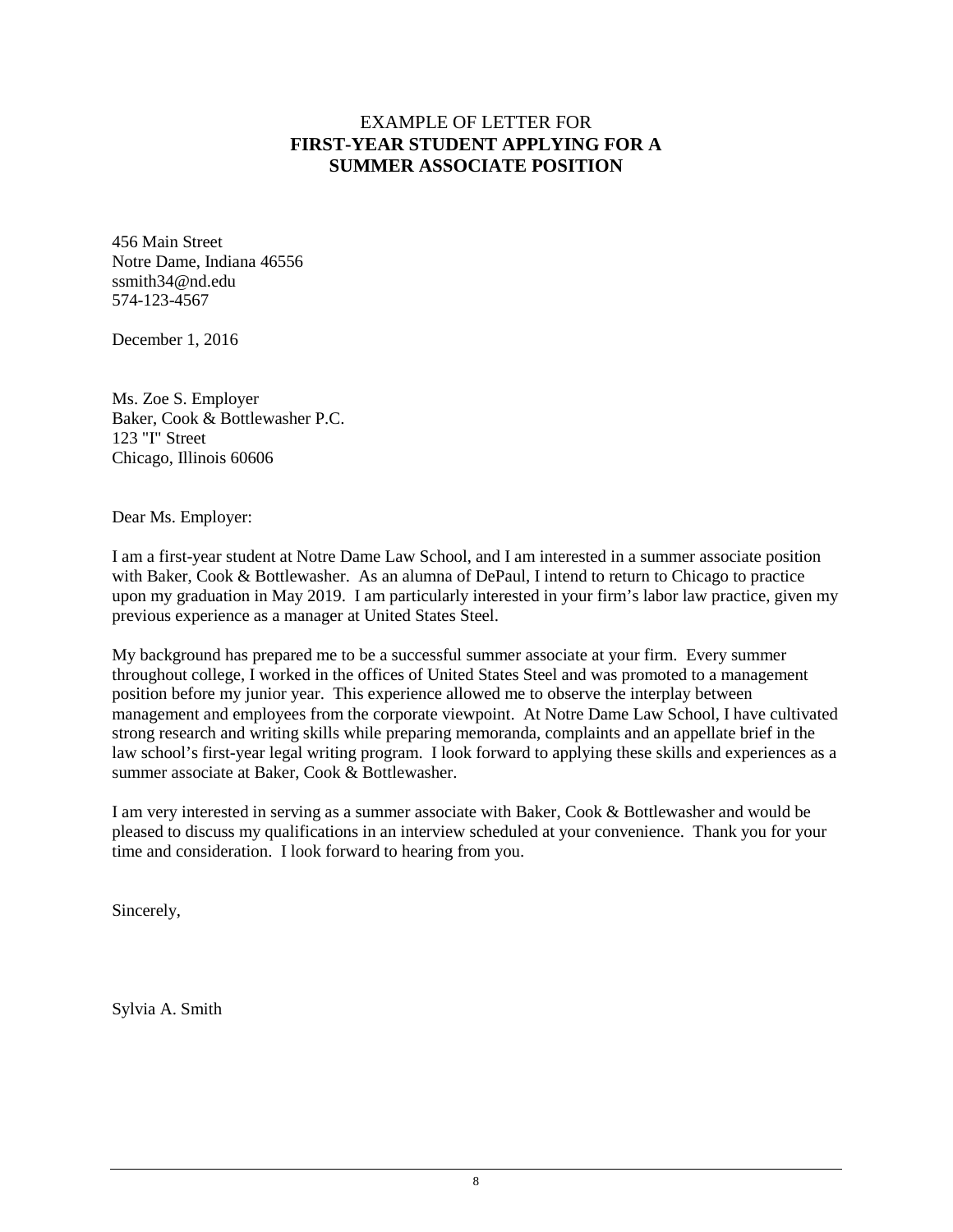#### EXAMPLE OF LETTER FOR **FIRST-YEAR STUDENT APPLYING FOR A JUDICIAL INTERNSHIP**

1234 Eddy Street South Bend, IN 12345 mjones15@nd.edu 123-456-7890

December 1, 2016

The Honorable John Smith U.S. District Court for the Eastern District of Michigan Theodore Levin U.S. District Courthouse 231 West Lafayette Blvd. Detroit, MI 48226

Dear Judge Smith:

I wish to apply for a judicial internship in your chambers for the summer of 2017. I am a first-year student at Notre Dame Law School and a native of the Detroit area. I am particularly interested in pursuing a career in litigation, and I plan to return to Detroit to practice after my graduation in May 2019. Jim Jones, your former clerk, suggested that I contact you regarding a possible summer internship.

My background has prepared me to contribute meaningfully to your chambers. As an intern for the Washtenaw County Public Defender's Office, I observed courtroom proceedings on a daily basis and prepared clients extensively before they pled their cases. The experience piqued my interest in the inner workings of the judicial system and in a career as a litigator. In addition, I have refined my research and writing skills immensely through my senior thesis coursework at the University of Michigan and through Notre Dame's comprehensive first-year legal research and writing program. I am eager to use these varied experiences to assist your court.

I would be honored to serve as a 2017 summer intern in your chambers and would be pleased to discuss my qualifications in an interview. I will be home in the Detroit area from December 22 through January 12 and can be available at your convenience. Thank you for your consideration, and I look forward to hearing from you soon.

Respectfully,

Mary K. Jones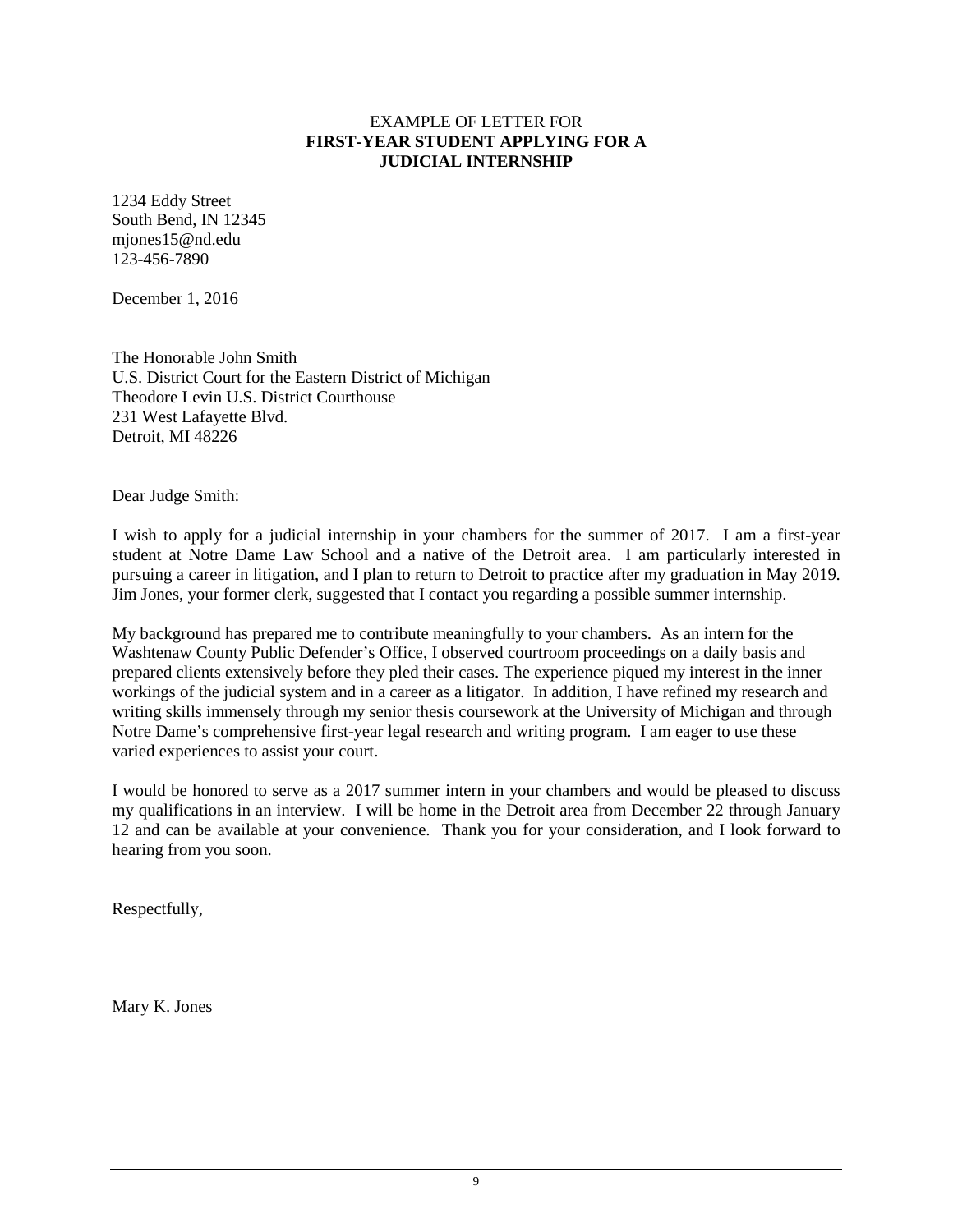# EXAMPLE OF LETTER FOR **SECOND-YEAR STUDENT APPLYING FOR A SUMMER ASSOCIATE POSITION**

456 Main Street Notre Dame, Indiana 46556 mayajones@nd.edu 123-456-7890

August 15, 2016

Ms. Erin C. Contact Smith & Moore LLP 1987 Grand Avenue Los Angeles, California 90071

Dear Ms. Contact:

A mutual friend, John Thompson, suggested I contact you regarding a summer associate position at Smith & Moore. I am a second-year student at Notre Dame Law School and a lifelong resident of Los Angeles. Your firm is of particular interest to me because of its commercial litigation practice, as I am committed to becoming a litigator.

During law school, I have pursued opportunities to develop practical litigation skills. I am a member of the Moot Court trial team and have taken both Trial Advocacy and Deposition Skills classes. Last summer, I worked for the Los Angeles County District Attorney's Office where I interviewed witnesses, assisted with depositions, conducted legal research, and drafted briefs. Given my background and experience, I am confident I can make an immediate and substantive contribution to Smith & Moore.

I travel to Los Angeles on a regular basis and would be pleased to schedule an interview at your convenience. Thank you for considering my application. I look forward to hearing from you.

Sincerely,

Maya Z. Jones